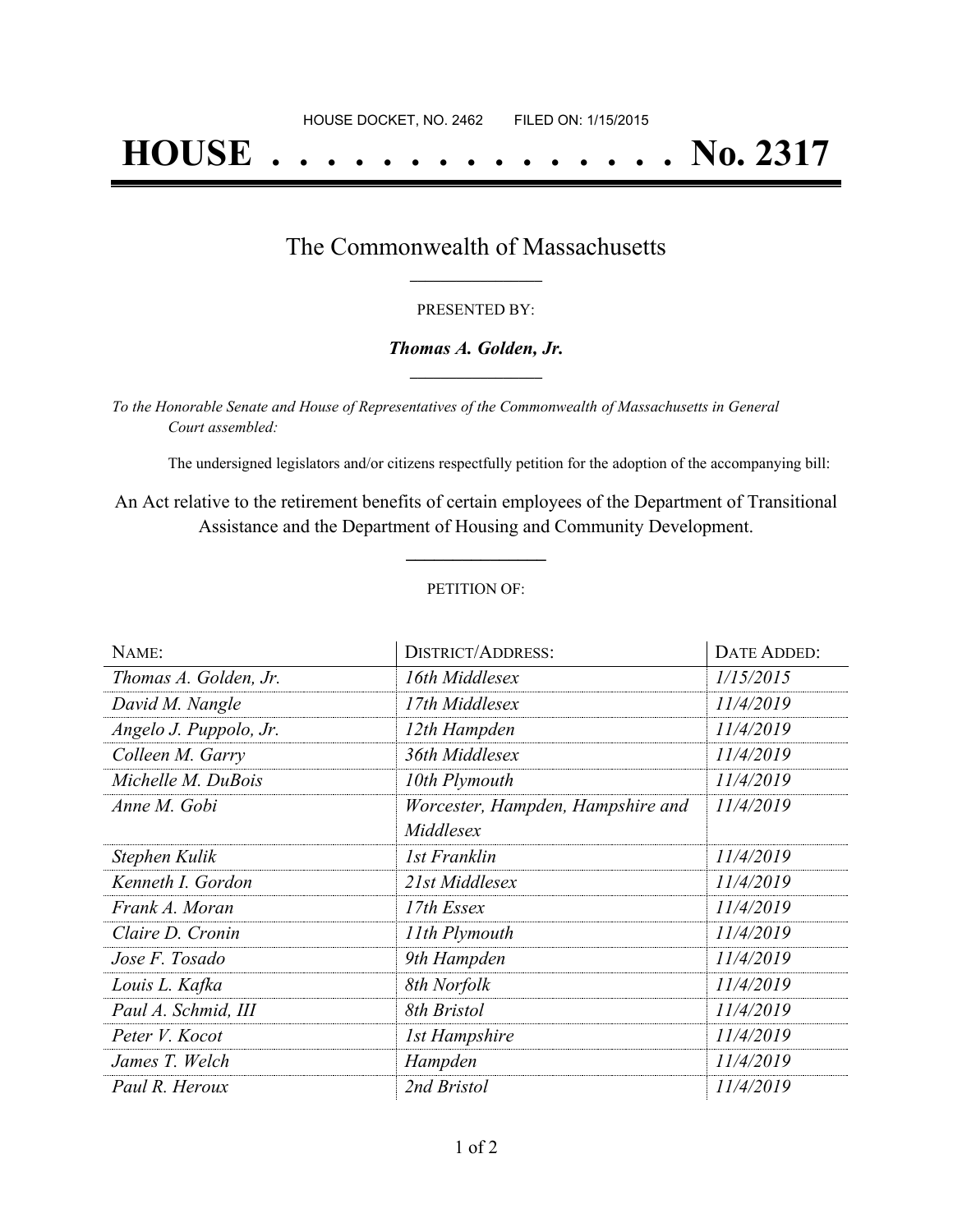*Carole A. Fiola 6th Bristol 11/4/2019*